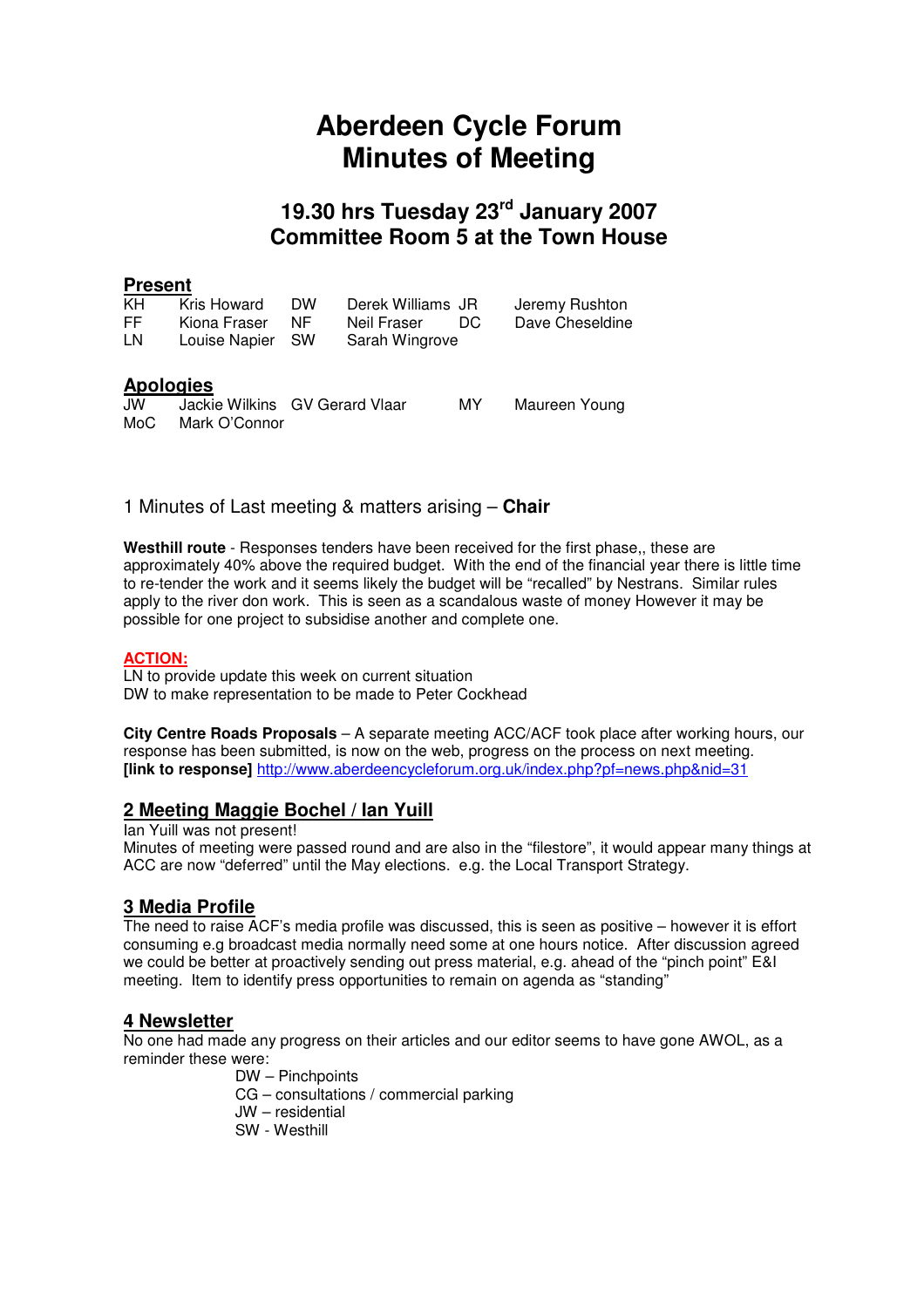DC – Tenement parking

Discussed this was still needed (40% of mailing list is "newsletter only") All articles to JR by end of month – edited as best as possible, JR will try to pull into a draft. Vacancy for an editor is open.

**Post meeting note:** CG and DC ad DW have completed.

## **5 Cyclist – Bus Interactions**

CG reported, letter had gone to George Mair, MD First Aberdeen – we had been contacted by Ben Gilligan, Operations Director over Christmas, CG, SW, and DW attended meeting on 18<sup>th</sup> January. An e-consultation was run from December to January **[link to econsultation]** http://www.aberdeencycleforum.org.uk/index.php?pf=news.php&nid=30

95% of responses were positive – there are a few issues in the city with "leap frogging" and "pinches" – key to these is driver cyclists awareness . First's commitment to safety is impressive with route risk assessments and driver training, investigations and quality assurance programs over their network. Ben Gilligan has offered to insert some ACF generated material into the driver training program.

**ACTION:** CG to draft, send round for comment and then send on to Ben Gilligan.

## **6 NCR Route 1**

"Public exhibition" Has been arranged for Tuesday  $30<sup>th</sup>$  Jan in the townhouse – news released and on web. LN will host as officer of ACC, we can provide support. **[link to article]** http://www.aberdeencycleforum.org.uk/index.php?pf=news.php&nid=32

## **7 Pinch Points**

Our Objection has gone in the committee papers include the full letter supplied by DW. Roads Officers have recommended PP's go in – with coloured lane going in. as a "trial". We await the outcome of the committee.

CG and JR have reconstructed a "pinch incident" on Bedford road – the photograph was circulated at the meeting and is in the file store.

#### **8 Parking**

**Public** JW not present but has communication from G. McKenzie a number of new locations have been identified within the city.

**Action:** LN to circulate and CG to add to filestore

**Commercial - B&Q** - CG reported that following a chase up a new stand had been installed that was worse than the one it had replaced. Follow up correspondence has gone to Kingfisher who have acknowledged our letter and are investigating, meanwhile the new stand has fallen off the wall. **[Link to B&Q story and pic's]**

**http://www.aberdeencycleforum.org.uk/index.php?pf=news.php&nid=29**

## **9 AOB**

**ACF website** has reached 30,000 hits – CG circulated some statistics during the meeting

**AWPR**, will almost certainly be going to Public consultation **ACTION :** JR to pull together a response. LN to send original material put together by D.Tullet.